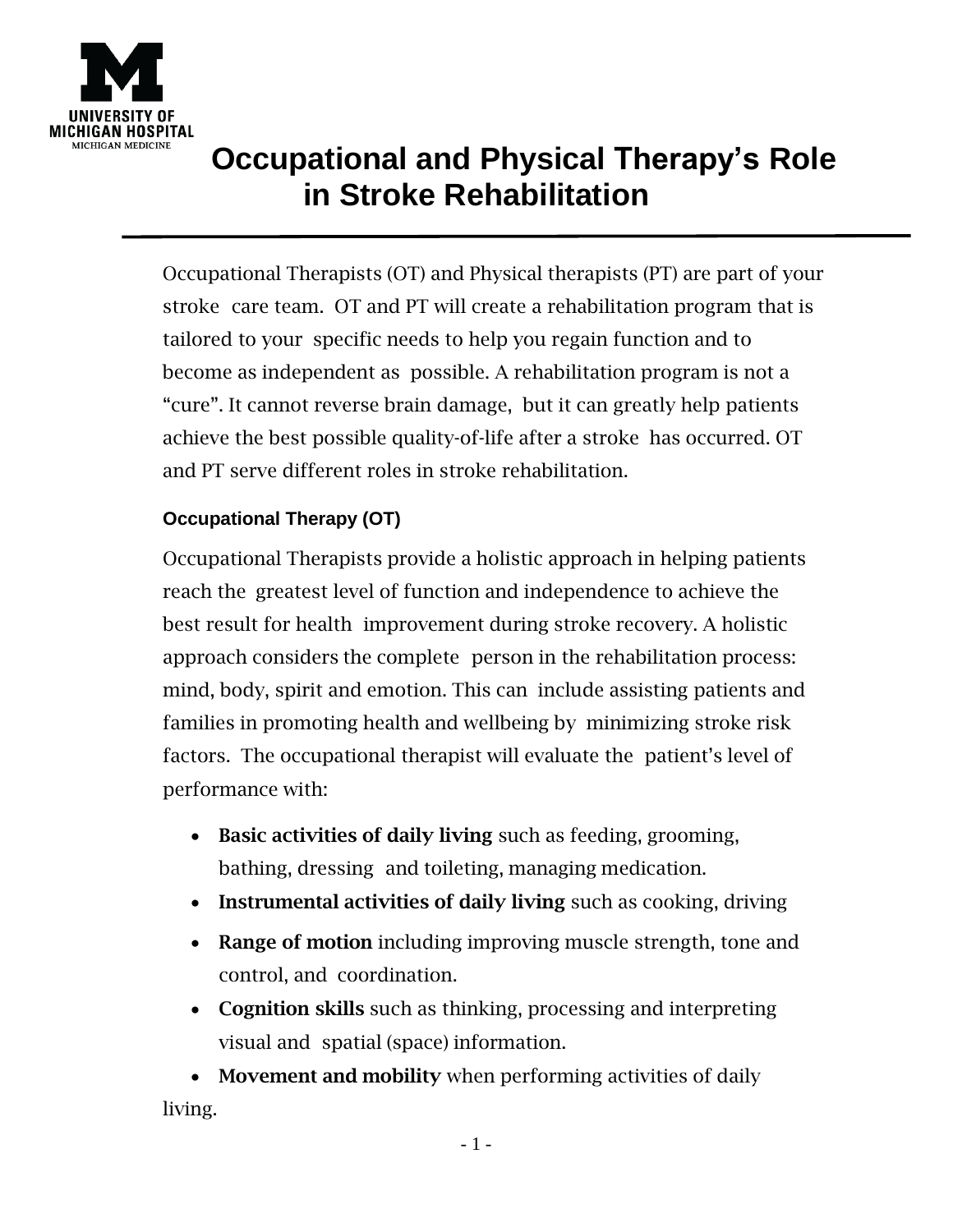Occupational Therapy work starts with an evaluation. Based on this the OT will develop short term and long-term goals that maximize the patient's performance and independence.

## **Physical Therapy (PT)**

A stroke can cause problems with movement. Paralysis, or loss of muscle function, is common after stroke, especially on one side of the body. Physical therapists are trained in all aspects of anatomy and physiology related to normal function, with an emphasis on movement. They can assist stroke survivors in regaining strength, coordination, balance, and control of movement.

During the initial evaluation with the physical therapist they will evaluate the stroke survivor's:

- Strength and endurance
- Range of motion
- Ability to walk and gait abnormalities
- Coordination and ability to sense one's own body (proprioception)
- Ability to plan movement and motor actions (motor sequencing)
- Defects or problems with any of the senses such as vision, hearing, taste etc.

Based on the evaluation the physical therapist will create a rehabilitation program that is based on the specific patient's needs with the goal of regaining control over motor function. During treatment the patient will practice isolated movements, and repeatedly change from one kind of movement to another. The patient will also rehearse complex movements that require more coordination and balance, such as